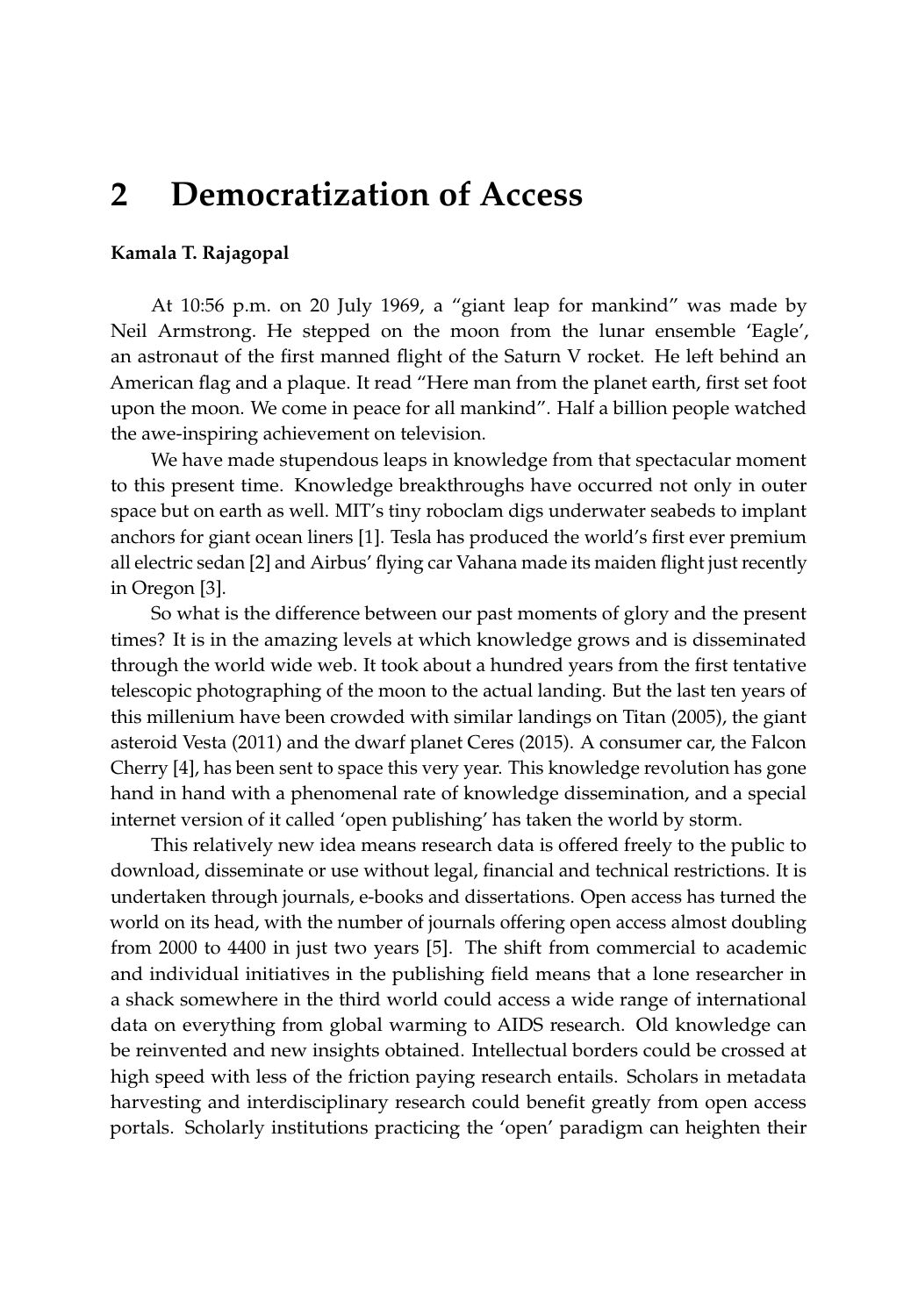profiles, save on internal expense and create brand awareness for themselves and their members.

But what exactly is the greatest benefit of open publications? Personally for me, it is the democratic access and the levelling of the playing fields for all that really matters. As Margaret Fuller, the renowned 19th century philosopher aptly said, "If you have knowledge let others light their candles in it." Knowledge therefore is meant to be given and not hoarded. Many in the third world have financial fuel tanks that run on 'empty 'or 'near empty'. As a developing world researcher myself, I am quite familiar with this scenario. My father, with sheer hard work and a meager salary, ran a ten member household, putting five children through university almost simultaneously. The sound of squalling babies and cats rummaging bins was a common scene then and even now, as I access open data on my aged computer. The constraints are certainly there.

So as we run at stellar speed for achievements in outer space or closer to home, we could achieve touchdown I say, through open web access. It could provide a leg up for those who run on 'empty' or 'near empty'. As I peruse ethnographic data (my specialty), accounts of science teaching in remote locations like Bhutan or in the public schools of New York all become a reality. The cool mountain air of Bhutan and the noisy chaos of American high schools are there on my laptop for me to fathom and decipher. There is an understanding, a fellowship and camaraderie, an exchange of communication between faraway participants that would have been near impossible if the financial constraints of closed publishing were firmly in place. There would have been less probing, less depth and scope in my research, less academic connectivity, and less citations for my fellow global scholars.

In summary, I reiterate that open access addresses cultural conditions in scholarly research in fields ranging from space exploration to the more pressing areas of poverty, housing and economic development. It reduces institutional and personal deficits for those who cannot pay for research products on a daily basis. It democratizes intellectual gain. It speeds dissemination of scholarly output by reducing the friction of paid publishing methodologies. The elitist nature of web research, with greater gains for those with greater capital, and less advantages for those with less, will become a thing of the past as open publication concepts catch fire. Therefore, those who endorse and propagate the open access paradigm should be respected for it. In concluding, I quote the fourteenth Dalai Lama of Tibet, "Share your knowledge, it is a way to immortality".